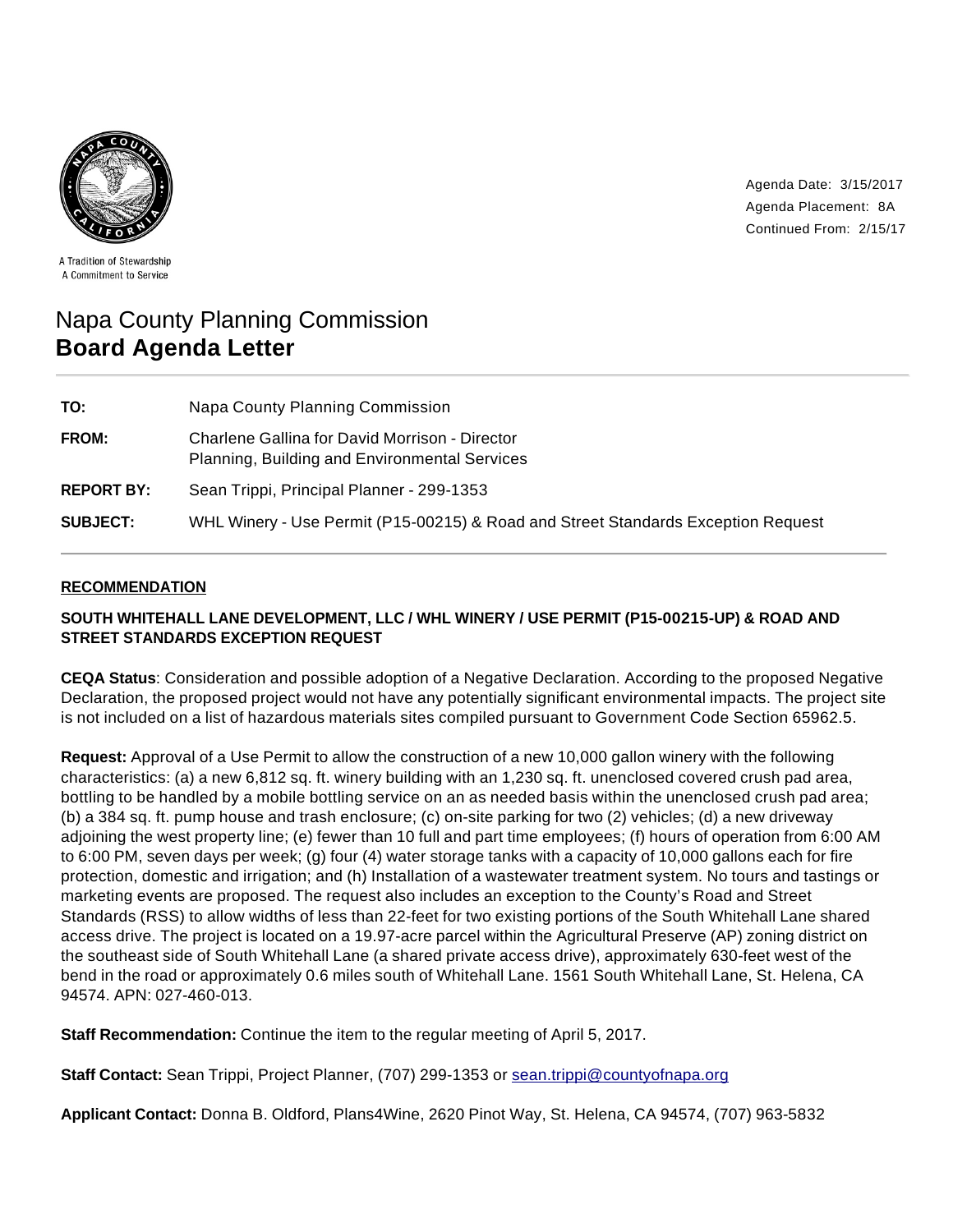## **ITEM CONTINUED FROM THE FEBRUARY 15, 2017 PLANNING COMMISSION MEETING.**

#### **EXECUTIVE SUMMARY**

#### **Proposed Action:**

That the Planning Commission:

1. Continue the item to the regular meeting of April 5, 2017.

#### **Discussion:**

On February 15, 2017, the Planning Commission held a public hearing to consider a proposal to establish a new winery with an annual production capacity of 10,000 gallon with a 6,812 sq. ft. winery building plus a 1,230 sq. ft. unenclosed covered crush pad area. No visitation or marketing is requested. After considering public comment, the item was continued to March 15, 2017, to allow the applicant and staff time to address questions and concerns raised by the public and Commissioners. The applicant initially scheduled a meeting with the neighbors for February 28, 2017 to discuss the concerns raised at the Planning Commission meeting but the neighbor meeting was rescheduled to the week of March 13, 2017. As a result, the applicant requested that the item be continued to the April 5, 2017. The continuance will also provide an opportunity for the applicant to share the results of the neighbor meeting with staff in advance of the Commission agenda reports being released. Staff concurs with the request for continuance.

## **FISCAL IMPACT**

Is there a Fiscal Impact? No

#### **ENVIRONMENTAL IMPACT**

Consideration and possible adoption of a Negative Declaration. According to the proposed Negative Declaration, the proposed project would not have any potentially significant environmental impacts. The project site is not included on a list of hazardous materials sites compiled pursuant to Government Code Section 65962.5.

## **BACKGROUND AND DISCUSSION**

On February 15, 2017, the Planning Commission held a public hearing to consider a proposal to establish a new winery with an annual production capacity of 10,000 gallon with a 6,812 sq. ft. winery building plus a 1,230 sq. ft. unenclosed covered crush pad area. No visitation or marketing is requested. After considering public comment, the item was continued to March 15, 2017, to allow the applicant and staff time to address questions and concerns raised by the public and Commissioners. The applicant initially scheduled a meeting with the neighbors for February 28, 2017 to discuss the concerns raised at the Planning Commission meeting but the neighbor meeting was rescheduled to the week of March 13, 2017. As a result, the applicant requested that the item be continued to the April 5, 2017. The continuance will also provide an opportunity for the applicant to share the results of the neighbor meeting with staff in advance of the Commission agenda reports being released. Staff concurs with the